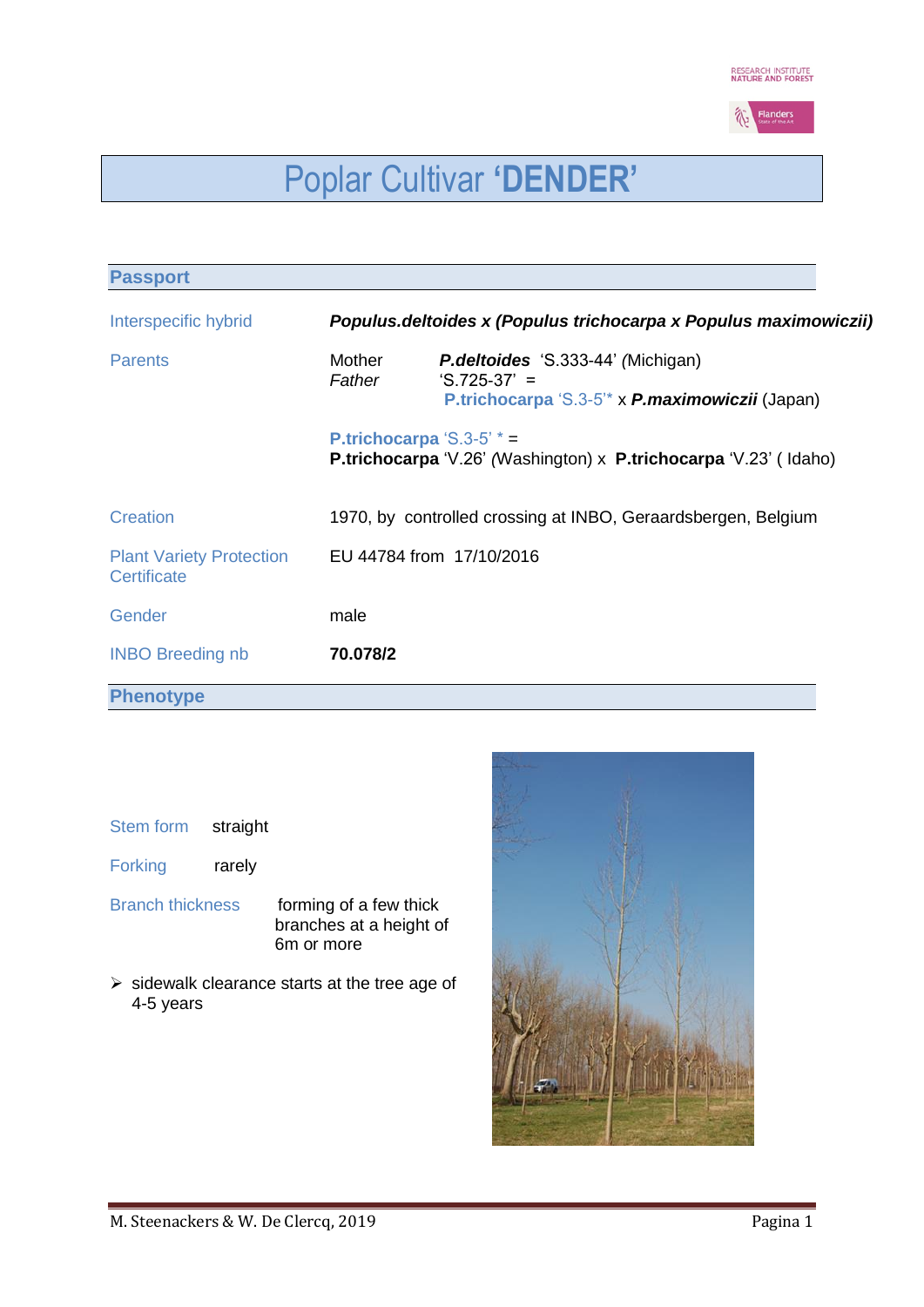

## **Phenology**

At the INBO nursery in Geraardsbergen (50° 48′ N, 3° 57′ E) , the cultivar 'Dender' reaches bud burst in the first week of April.and the timing of bud set in autumn is mid September. (Fig. 1).

# Fig 1. Phenology of the cultivar Dender in comparison to the INBO cultivars Marke,Bakan, Skado and Vesten and observed in the INBO nursery at Geraardsbergen (2015)

|               | <b>Bud burst</b> |  |  |                                                                      |  |  |              | <b>Bud set</b> |              |              |      |  |                    |               |                |             |       |
|---------------|------------------|--|--|----------------------------------------------------------------------|--|--|--------------|----------------|--------------|--------------|------|--|--------------------|---------------|----------------|-------------|-------|
|               |                  |  |  | 17- 24- 31- 7-april 14- 21-<br>march march march 7-april april april |  |  | 28-<br>april | 5-may          | $11-$<br>may | $18-$<br>may | juin |  | july august 7-sep. | $14-$<br>sep. | $21 -$<br>sep. | 28-<br>sep. | 5-oct |
| <b>Dender</b> |                  |  |  |                                                                      |  |  |              |                |              |              |      |  |                    |               |                |             |       |
| <b>Marke</b>  |                  |  |  |                                                                      |  |  |              |                |              |              |      |  |                    |               |                |             |       |
| <b>Bakan</b>  |                  |  |  |                                                                      |  |  |              |                |              |              |      |  |                    |               |                |             |       |
| <b>Skado</b>  |                  |  |  |                                                                      |  |  |              |                |              |              |      |  |                    |               |                |             |       |
| <b>Vesten</b> |                  |  |  |                                                                      |  |  |              |                |              |              |      |  |                    |               |                |             |       |

# **Growth characteristics**

Fig 2. Height and diameter of two-year-old trees of the cultivar Dender in the INBO nursery at Geraardsbergen, compared to the INBO cultivars Marke, Bakan and Skado

| <b>Cultivar</b> | # trees | Height(cm) | <b>Category 1</b><br>$(D25-30mm)$<br>(%) | <b>Category 2</b><br>$(D30-40mm)$<br>(%) | <b>Category 3</b><br>$(D40-50mm)$<br>(%) |
|-----------------|---------|------------|------------------------------------------|------------------------------------------|------------------------------------------|
| <b>Dender</b>   | 27      | 424        | $\overline{0}$                           | 37                                       | 63                                       |
| <b>Marke</b>    | 21      | 406        | $\overline{0}$                           | 29                                       | 71                                       |
| <b>Bakan</b>    | 32      | 523        | 16                                       | 72                                       | 13                                       |
| <b>Skado</b>    | 37      | 556        | 40                                       | 57                                       | 3                                        |

The *Mean Annual Increment* (MAI) – circumference- has been measured in 7 field trials installed in the north of Belgium on different soil types (Fig.3) and ranges between 8 cm and 12,2 cm.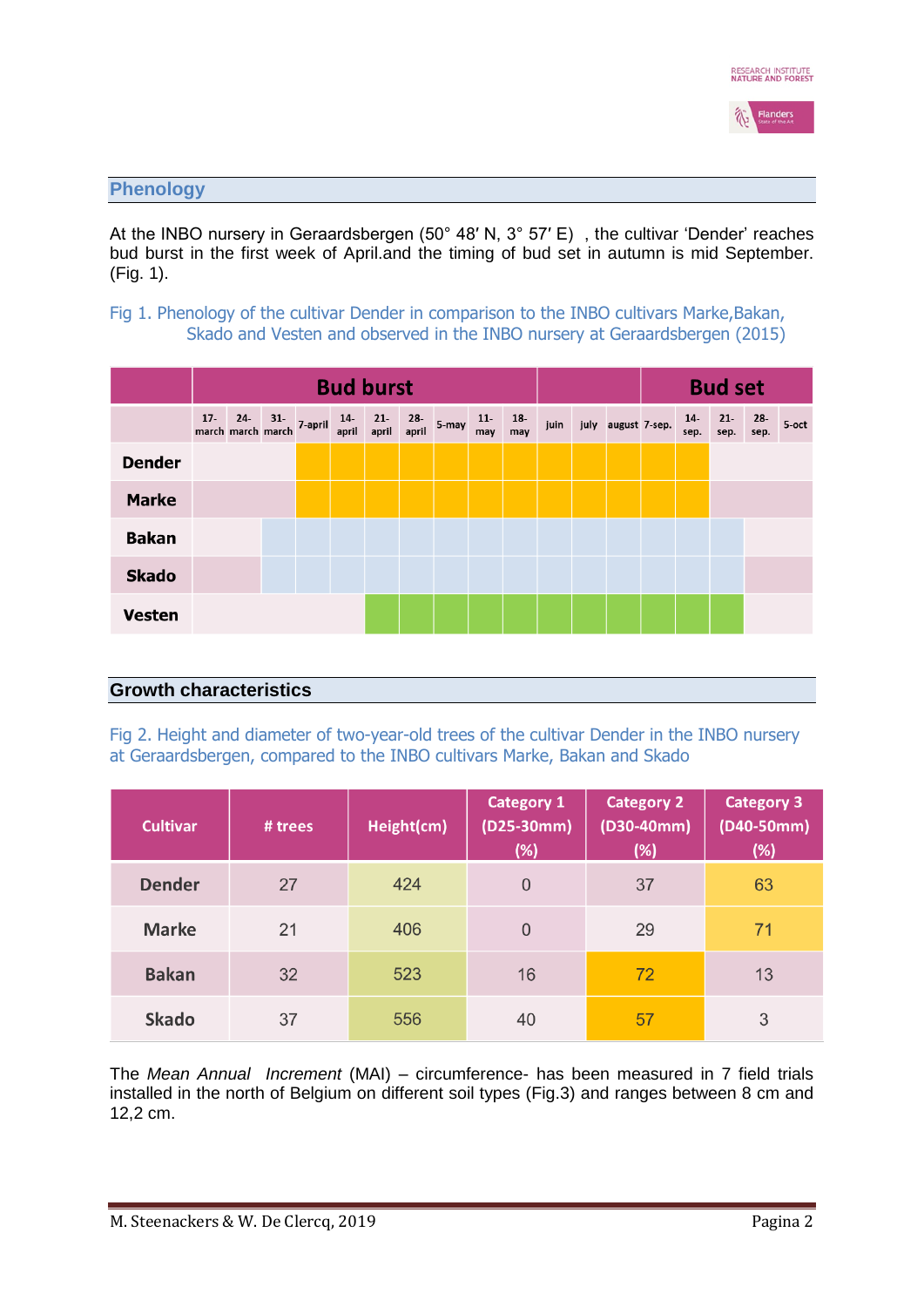

Fig 3. Soil properties of the 7 field sites mentioned below

| <b>Fieltrial name</b> | <b>Everberg</b>                     | <b>Houwaert</b>                        | <b>Wangrosse</b>               | <b>Zoutleeuw</b>                       | <b>Denderwindeke</b>        | <b>Kermt</b>                   | <b>Wellen</b> |
|-----------------------|-------------------------------------|----------------------------------------|--------------------------------|----------------------------------------|-----------------------------|--------------------------------|---------------|
| <b>Soil texture</b>   | No profile                          | B-horizont                             | No profile                     | B-horizont/<br>No profile              | No profile                  | No profile                     |               |
| Soil profile          | very strong<br>gleying clay<br>soil | moderate<br>gleying sandy<br>loam soil | strong<br>gleying<br>loam soil | Weak/modera<br>te gleying<br>loam soil | strong gleying<br>loam soil | strong<br>gleying<br>loam soil | peat          |

Fig 4. Mean annual increment (circumference in cm) of the cultivar Dender in seven field trials aging from 8 to 13 years compared the INBO cultivars Marke, Bakan, Skado and Vesten (planting distance - 8m x 8m)



*Marke = P.deltoides x P.trichocarpa x P.maximowiczii Bakan = P.trichocarpa x P.maximowiczii Skado = P.trichocarpa x P. maximowiczii Vesten = P.deltoides x P.nigra*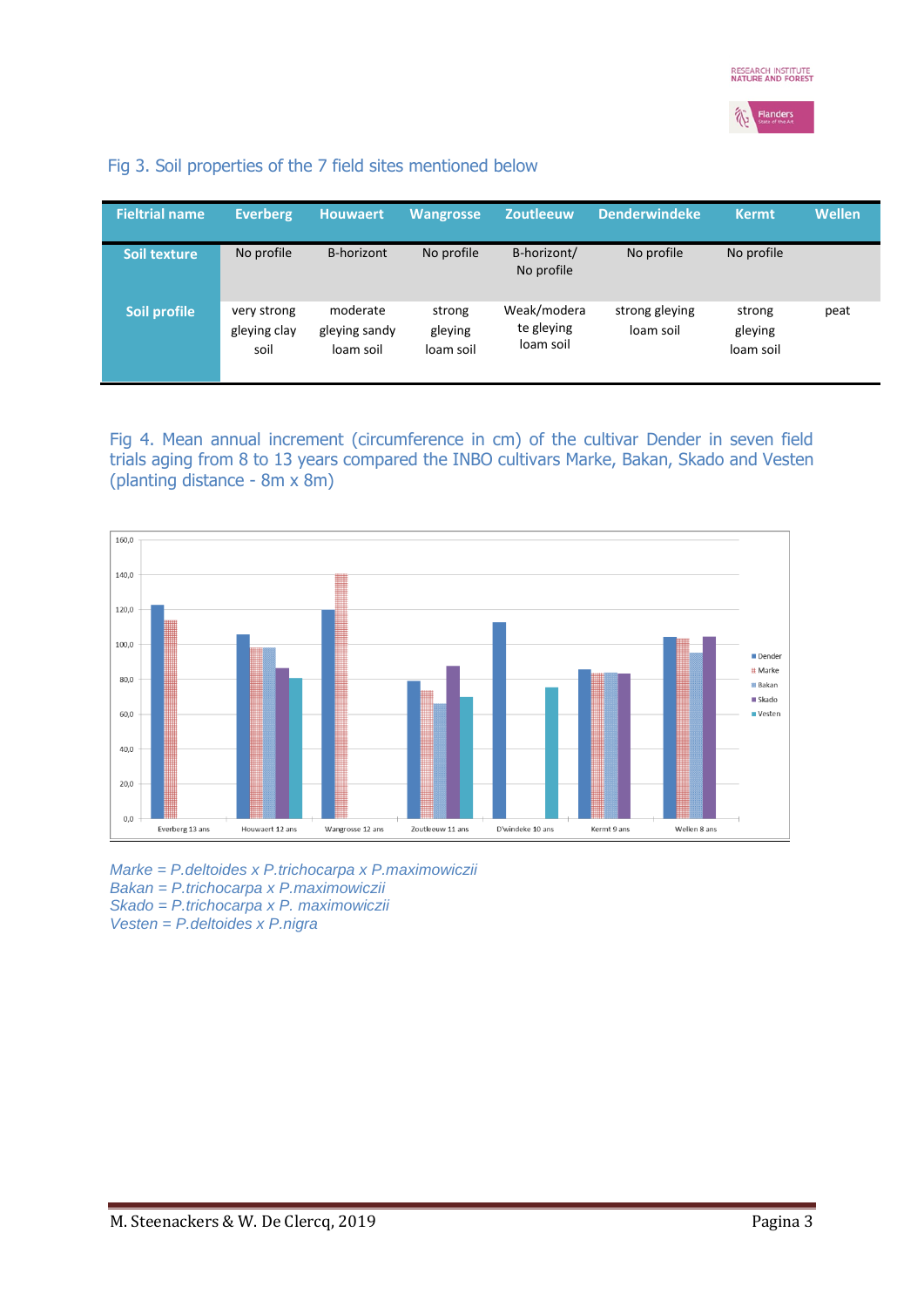

# **Wood technology**

Wood properties were obtained from the Laboratory for wood technology, University of Ghent, Belgium.

| <b>Physical properties</b>              |                                          |  |  |  |  |
|-----------------------------------------|------------------------------------------|--|--|--|--|
| Wood density (60%RV)                    | $405 \pm 41$ kg/m <sup>3</sup>           |  |  |  |  |
| Heartwood proportion (%)                | $20 - 40$                                |  |  |  |  |
| Tension wood proportion (%)             | $20 - 36$                                |  |  |  |  |
| <b>Mechanical properties</b>            |                                          |  |  |  |  |
| Modulus of elasticity ( $N/mm^2$ )      | 5200-8200                                |  |  |  |  |
| Modulus of rupture (N/mm <sup>2</sup> ) | $40 - 45$                                |  |  |  |  |
| <b>Industrial processes</b>             |                                          |  |  |  |  |
| veneer A/B-grade (%)                    | 35-40                                    |  |  |  |  |
| $C1$ -grade $(\%)$                      | 60-65                                    |  |  |  |  |
| The wood is suitable for                |                                          |  |  |  |  |
| Veneer **                               | Good / very good (even for CE multiplex) |  |  |  |  |
| Saw wood                                | Good/very good                           |  |  |  |  |

#### **Disease resistance**

The cultivar 'Dender' has been tested and selected for its good resistance/tolerance to the leaf rust *Melampsora larici-populina*, leaf spot disease caused by *Marssonina brunnea*, bacterial canker caused by *Xanthomonas populi* and woolly aphid, caused by *Phloemyzus passerinii*.

- Resistance to *Melampsora larici-populina* and *Marssonina brunnea* has been observed during several consecutive years at the INBO nursery in Geraardsbergen.
- Resistance to *Xanthomonas populi* has been tested by artificial infection on five 2 year-old trees
- Resistance to *Phloemyzus passerinii* has been tested by artificial infection at the CREA Centro di ricerca Foreste e Legno ,Casale Monferrato, Italy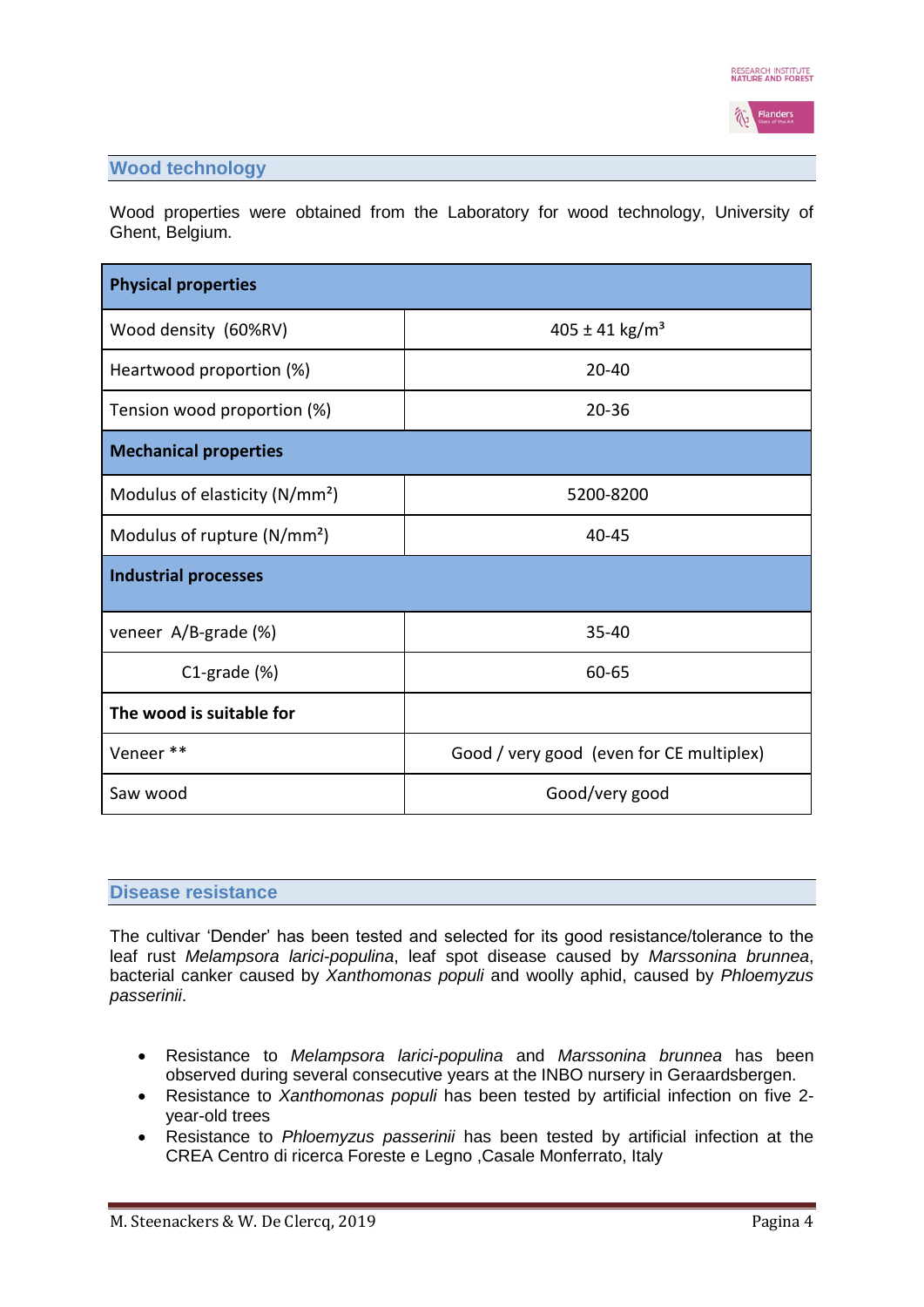

| <b>Cultivar</b> | <b>Leaf rust</b><br>(Melampsora larici-<br>populina) | Leaf spot disease<br>(Marssonina<br>brunnea) | <b>Bacterial</b><br>canker<br>(Xanthomonas<br>populi) | <b>Woolly aphid</b><br>(Phloemyzus<br>passerinii (Sign.)) |
|-----------------|------------------------------------------------------|----------------------------------------------|-------------------------------------------------------|-----------------------------------------------------------|
| <b>Vesten</b>   | tolerant                                             | tolerant                                     | tolerant                                              | <b>Field tolerant</b>                                     |
| <b>Bakan</b>    | tolerant                                             | tolerant                                     | tolerant                                              | tolerant                                                  |
| <b>Skado</b>    | tolerant                                             | tolerant                                     | tolerant                                              | tolerant                                                  |
| <b>Dender</b>   | <b>Very tolerant</b>                                 | tolerant                                     | tolerant                                              | tolerant                                                  |
| <b>Marke</b>    | Very tolerant                                        | tolerant                                     | tolerant                                              | tolerant                                                  |

## Fig 5. Resistance of the cultivar Dender to the most important poplar diseases in Europe

**Biomass production under short rotation coppice**

Realized dry weight (ton/ ha/ y) for the cultivar Dender under short rotation coppice has been measured in an experimental site located in Grimminge (Belgium) and planting density of 10.000 cuttings/Ha.

The plantation has been harvest after 2, 4 and 6 years. Fig 6. shows realized dry weight after the last harvest. Dender is producing 24,5 ton / ha/ y after the third harvest.

## Fig 6. Biomass production (dry weight) after three 2-year coppice rotations

| <b>CULTIVAR</b> | <b>Realized</b><br>dry weight<br>ton/jr.ha | <b>Mean height/shoot</b><br>(cm) | mean diameter/shoot<br>(cm) | # shoots/stool |
|-----------------|--------------------------------------------|----------------------------------|-----------------------------|----------------|
| Dender          | 24,5                                       | 435                              | 2,8                         | 4,2            |
| Marke           | 19,9                                       | 396                              | 2,4                         | 5,1            |
| Bakan           | 17,4                                       | 397                              | 2,4                         | 3,4            |
| Skado           | 18,4                                       | 360                              | 2,0                         | 5,0            |

Ir. Linda Meiresonne, 2018 (INBO)